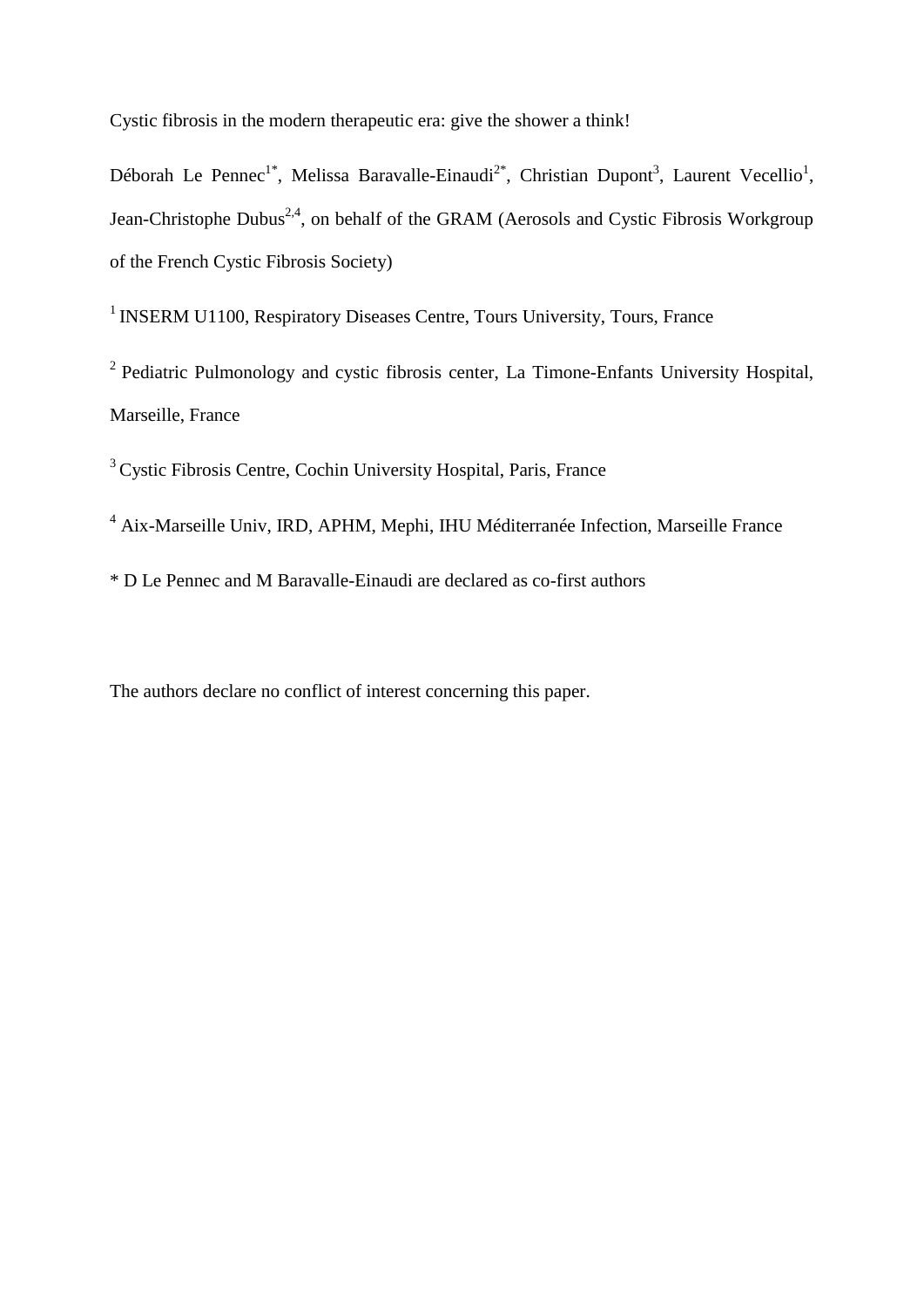Cystic fibrosis (CF) is a genetic disease whose prognosis has been greatly modified, with a considerable increase in life expectancy over the last 50 years [1]. Several factors may explain this such as follow-up of patients in CF centers applying international recommendations for the best CF care, organ transplantation which is nowadays considered as a routine procedure in the CF therapeutic scheme, newborn screening allowing early management and preventing the delay in diagnosis that has affected many families in areas lacking such screening, and availability of CFTR modulators treatments which restore, at least partially, the CFTR protein activity in some specific genetic indications, other modulators being waited for soon [2,3] ... At the same time, CF patients continue to receive numerous daily treatments such as chest physiotherapy, pancreatic extracts, nebulizations, and others. Great progress has also been made in alleviating everyday life through reducing the mean 2 hours spent per day for therapy [4]. For instance, concerning inhaled therapies, which represent 25-50% of total home time of care [5], the time-consuming nebulization may be replaced by a dry powder inhalation for some antibiotics or may be delivered by more sophisticated devices, such as vibrating-mesh nebulizers, with shorter nebulization duration. Of course the daily use of such electronic nebulizers needs careful maintenance as therapeutic efficiency is closely linked to the mesh performance, which may be altered by mesh plugging over time [6]. Unfortunately, in a recent study performed in 92 CF patients equipped with an e-Flow rapid® nebulizer (58.7% children; mean 1.8 nebulizations per day) [5], we have shown that mesh maintenance was not adequate, with only 39% of the patients using the specific cleaning system of the mesh, the so-called MeshCare®, which consists of a reverse rinse of the mesh by means of a small shower, thus removing the plugs formed by drug deposition into the mesh holes.

We asked these patients to note daily, for 6 months, their number of nebulizations, the kind of nebulized drug, the application of the maintenance procedure, the occurrence and type of nebulizer incidents. At 6 months, their e-Flow rapid® meshes were collected for *in vitro*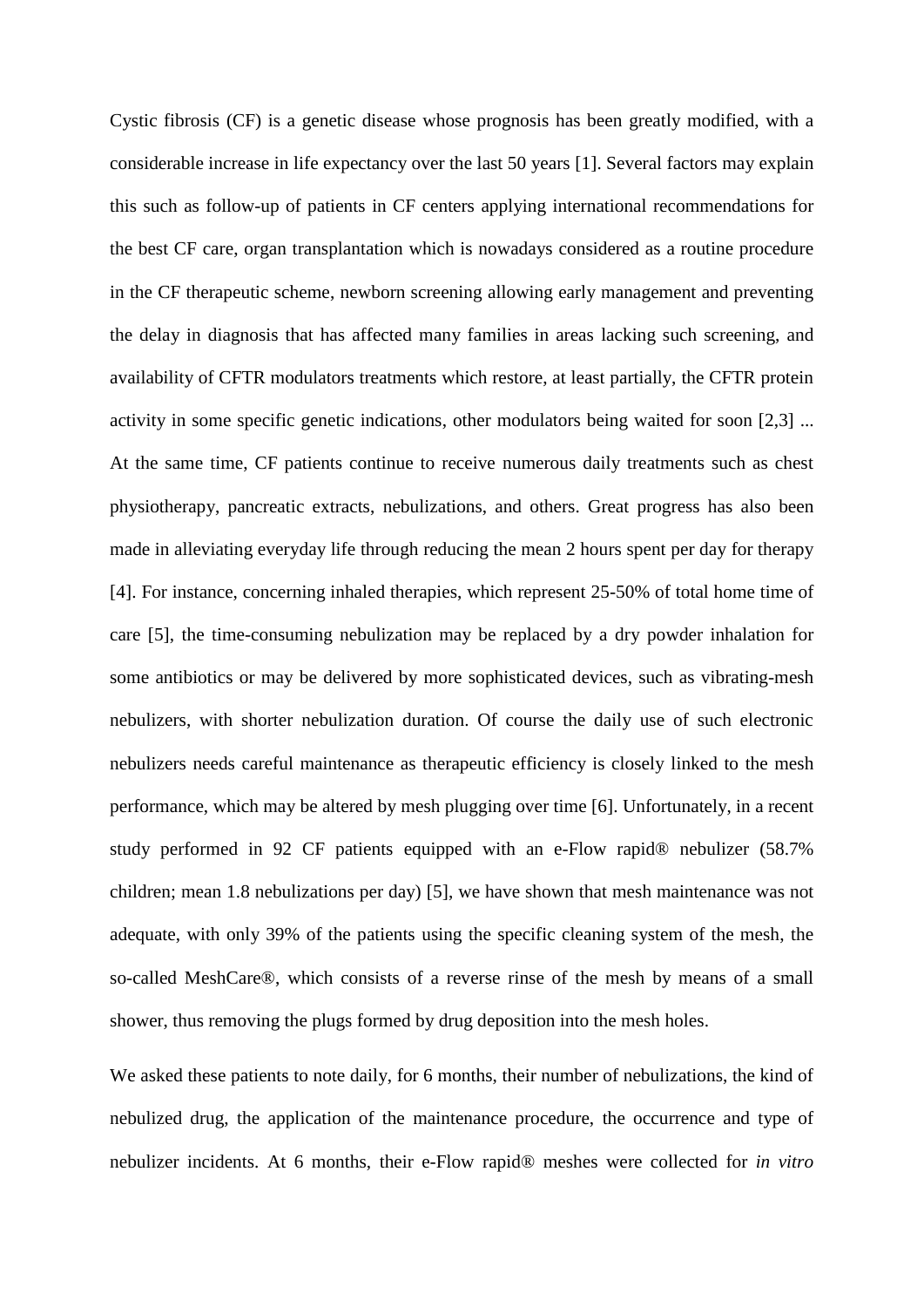characterization of the delivery of 300 mg tobramycin (Tobi®, Novartis), before and after MeshCare® use (5 ml isotonic saline during 20 min). As only 52 patients completed the 6 months data collection, only 52 meshes were tested with a laser diffractometer (Spraytec®, 15 Lpm aspiration; Malvern, UK). They were characterized, as well as 3 brand new meshes, for residual volume, nebulized volume, nebulization duration (until the bip of end or the aerosol production end), aerosol output, MMAD, and particles  $\lt$  5 µm. A mesh was considered as "out of order" when producing no aerosol and as "defective" when the variation of the nebulized volume was  $\geq 15\%$  in comparison with that obtained with a new mesh [7] (Table 1). Three meshes were out of order (5.7%). Mesh properties were clearly altered compared to those of new meshes, with a high variability for all results. Thirty meshes among 49 (61.2%) were defective, 20 generating a too low nebulized volume. No relation was found with the drug used during 6 months (mucoregulators 52%, antibiotics 42%, both 6%), the number of daily nebulizations, and the frequency and kind of nebulizer maintenance. The MeshCare® permitted to statistically improve nearly all tobramycin nebulization parameters, 14 defective meshes (46.6% of the defective meshes) being anew in the expected range of nebulized volume.

Our results consolidate those of a previous work [8] where *in vitro* evaluation of 15 e-Flow®rapid nebulizers used by CF patients for 3 inhaled tobramycin cycles has showed an increase of the mean nebulization duration from 6.7 to 9.8 min in 6 months, a 36% decrease of the aerosol output, with a total of 8 nebulizers switching off prematurely. After replacing a polluted mesh by a new one, parameters are restored to original values. In our study, after 6 months of daily home use, about 7 meshes out of 10 do not deliver a "clinically validated" amount of tobramycin and may compromise the therapeutic efficiency. Contrary to common ideas [5,8-10], no specific factor correlated with mesh dysfunction, and the mere use of the device alters the mesh performance over time. So, in the absence of key factors predictive of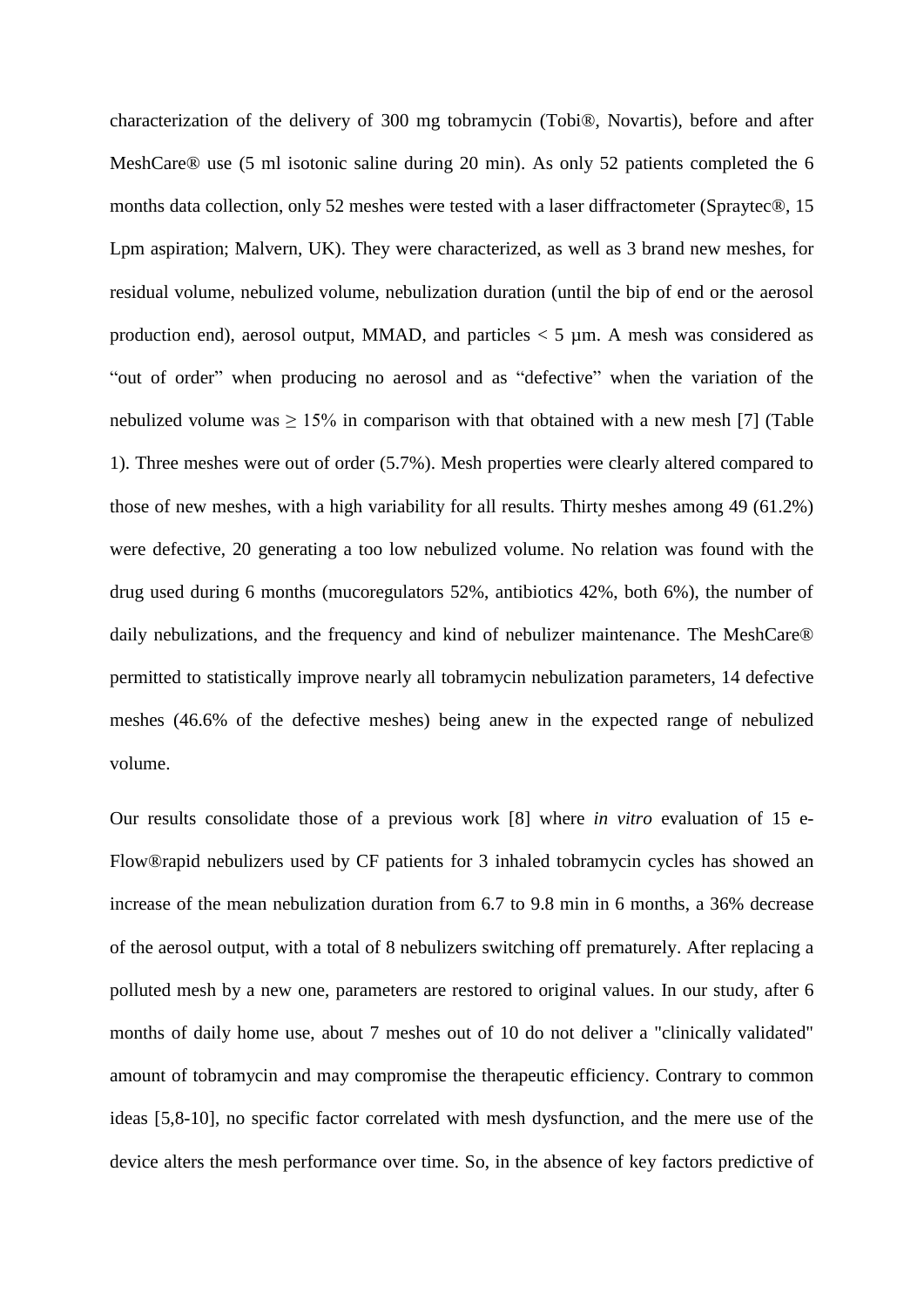mesh dysfunction and in agreement with the manufacturer's recommendation, we advise a monthly control at home of the nebulization duration with 2.5 ml isotonic saline, and employing the MeshCare® when this duration is increased. We clearly prove for the first time the benefits of this recommendation, allowing the best drug delivery to CF patients. In summary, a mere shower, even in the CF modern therapeutic era, may be sometimes of great help...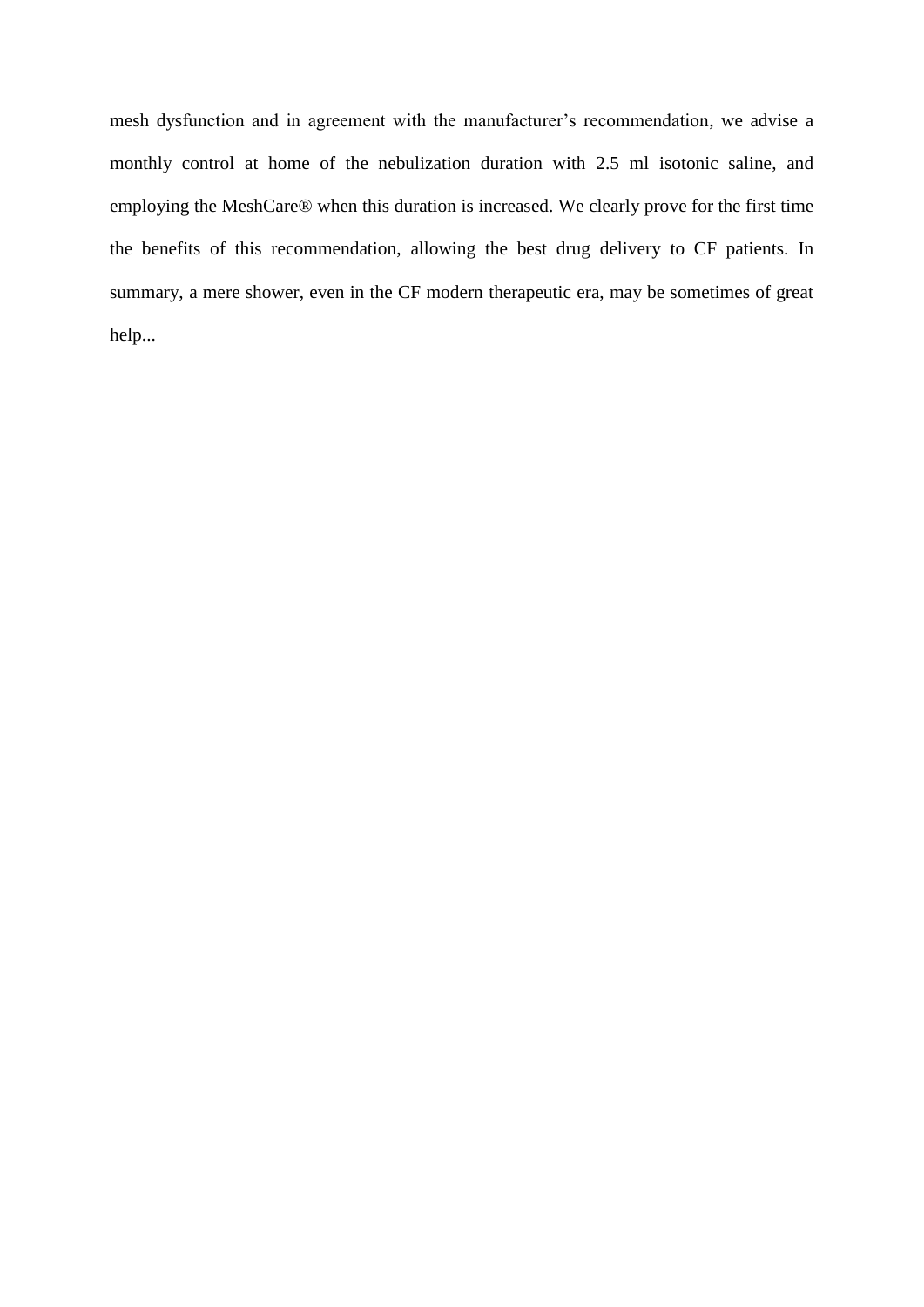Table 1: *In vitro* characteristics of a tobramycin nebulization performed with 3 new meshes and 52 meshes of e-Flow rapid® used for 6 months by cystic fibrosis patients at baseline and after the use of a cleaning system back rinsing the mesh (MeshCare®).

|                                     | New meshes                  | Six months used meshes      | Meshes after back rinsing   | Mann-Whitney test      |
|-------------------------------------|-----------------------------|-----------------------------|-----------------------------|------------------------|
|                                     | $(n=3)$                     | $(n=49/52; 3$ out of order) | $(n=49/52; 3$ out of order) | comparing used to back |
|                                     |                             |                             |                             | rinsed meshes          |
| Residual volume (ml)                | $1.5 \pm 0.2$ [1.3-1.7]     | $2.4 \pm 0.9$ [1.1-4.7]     | $1.9 \pm 0.8$ [0.9-4.1]     | $p=0.0011$             |
| Nebulized volume (ml)               | $3.8 \pm 0.3$ [3.5-4.6]     | $2.8 \pm 0.9$ [0.6-4.2]     | $3.3 \pm 0.8$ [1.1-4.2]     | $p=0.0017$             |
| Nebulization duration (min)         | $8.1 \pm 0.7$ [7.33-8.66]   | $9.5 \pm 1.1$ [5.5-10.0]    | $8.9 \pm 1.5$ [5.16-10.0]   | $p=0.02$               |
| Aerosol output (ml/min)             | $0.47 \pm 0.01$ [0.46-0.48) | $0.31 \pm 0.14$ [0.06-0.71] | $0.39 \pm 0.15$ [0.11-0.74] | $p=0.0018$             |
| $MMAD$ ( $\mu$ m)                   | $4.1 \pm 0.1$ [4.0-4.2]     | $3.6 \pm 0.3$ [2.7-4]       | $3.8 \pm 0.3$ [2.9-4.5]     | $p=0.0007$             |
| Particles $<$ 5 µm (%)              | $66 \pm 3$ [64-69]          | $76 \pm 6$ [68-93]          | $75 \pm 7$ [60-92]          | <b>NS</b>              |
| Defective meshes <sup>*</sup> $(n)$ | $\Omega$                    | $30(61.2\%)$                | 16(32.6%)                   |                        |

\* A mesh was considered as defective when the variation of the nebulized volume was  $\geq 15\%$  in comparison with that obtained with a new mesh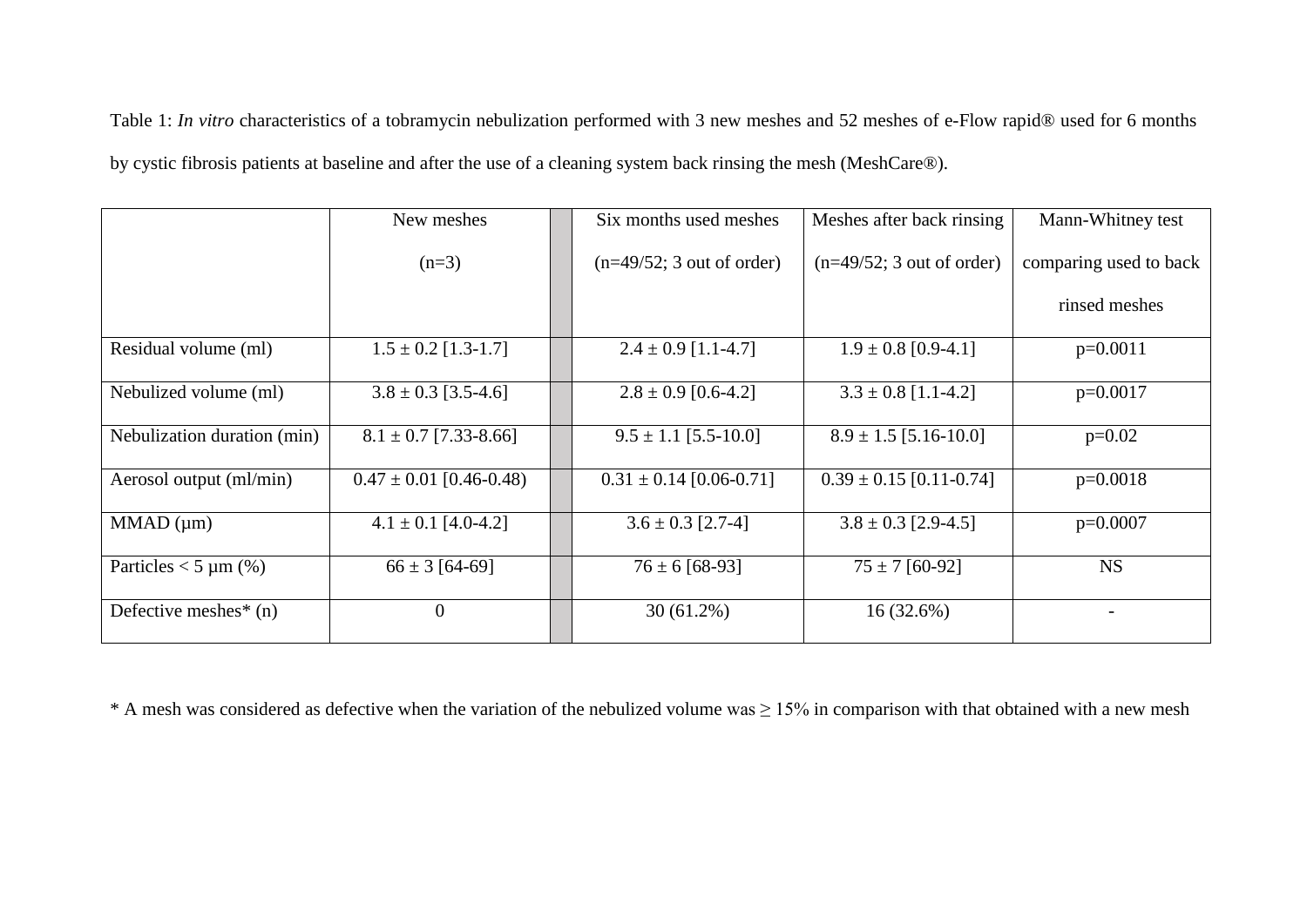References

1. Elborn JS, Bell SC, Madge SL, Burgel PR, Castellani C, Conway S, De Rijcke K, Dembski B, Drevinek P, Heijermen HGM, Innes JA, Lindblad A, Marshall B, Olesen HV, Reimann AL, Solé A, Viviani L, Wagner TOF, Welte T, Blasi F. Report of the European Respiratory Society/European Cystic Fibrosis Society task force on the care of adults with cystic fibrosis. Eur Respir J 2016;47:420-428.

2. Castellani C, Duff AJA, Bell SC, Heijerman HGM, Munck A, Ratjen F, Sermet-Gaudelus I, Southern KW, Barben J, Flume PA, Hodkiva P, Kashirskaya N, Kirszenbaum MN, Madge S, Oxley H, Plant B, Schwartzenberg SJ, Smyth AR, Taccetti G, Wagner TOF, Wolfe SP, Drevinek P. ECFS best practice guidelines: the 2018 revision. J Cyst Fibros 2018;17:153-178.

3. West NE, Flume PA. Unmet needs in cystic fibrosis: the next steps in improving outcomes. Expert Rev Respir Med 2018;12:585-593.

4. Sawicki GS, Sellers DE, Robinson WM. High treatment burden in adults with cystic fibrosis: challenges to disease self-management. J Cyst Fibros 2009;8:91-96.

5. Baravalle-Einaudi M, Dufeu N, Dupont C, Vecellio N, Delaisi B, Carsin A, Dubus JC. Vibrating-mesh nebulizer maintenance by CF patients: results from a French survey. Pulm Pharmacol Therap 2017;44:57-60.

6. Vecellio L. The mesh nebulizer: a recent technical innovation for aerosol delivery. Breathe 2006;2:255-262.

7. European Medicines Agency pre-authorisation evaluation of medicines for human use. Guideline on the requirements for clinical documentation for orally inhaled products (OIP) including the requirements for demonstration of therapeutic equivalence between two inhaled products for use in the treatment of asthma and chronic obstructive pulmonary disease (COPD) in adults and for use in the treatment of asthma in children and adolescents (Doc.